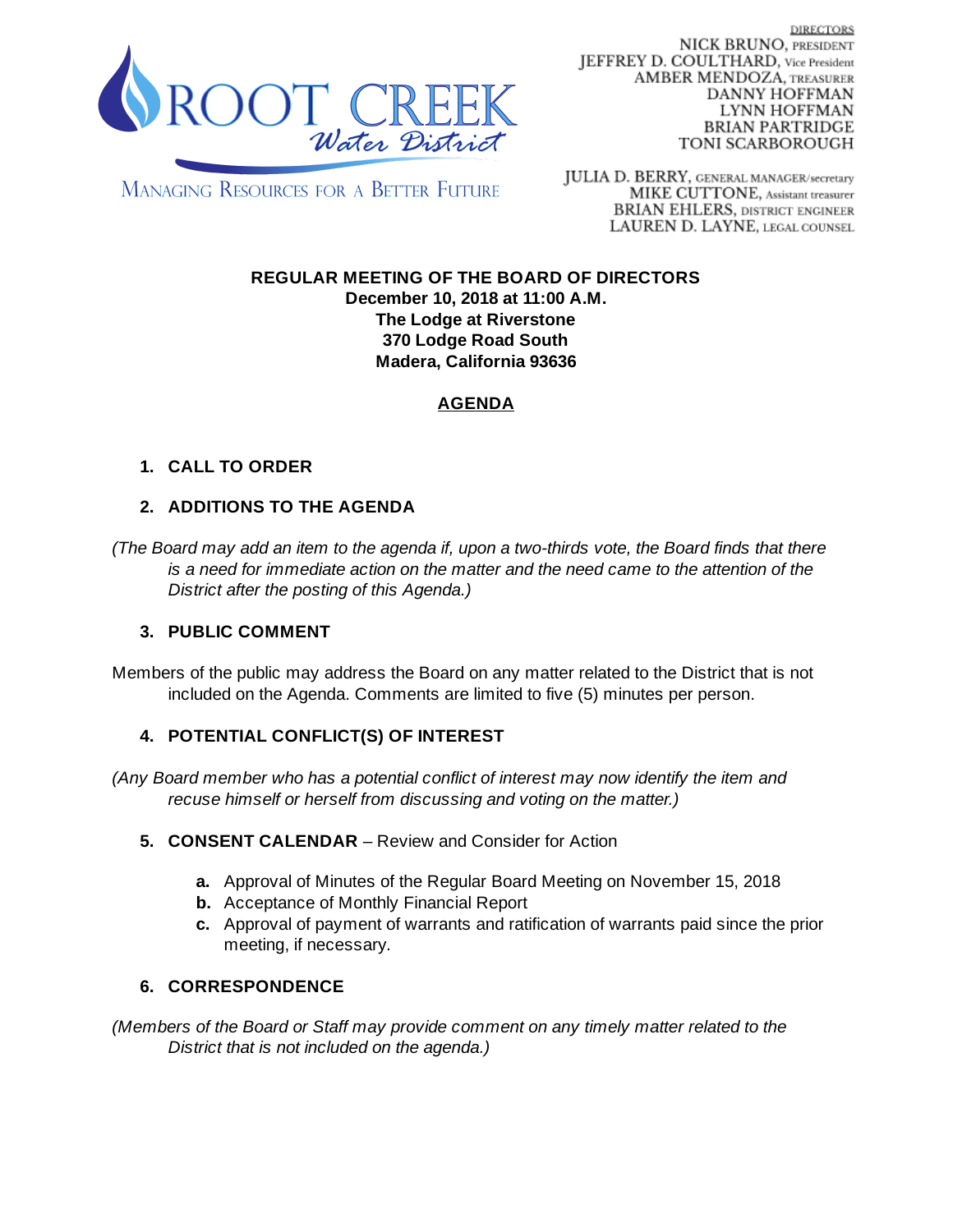#### **7. BOARD ACTION ITEMS** - The Board may take action on any of the following items

- **a.** Review and consider taking action to authorize the Vice President to enter into the Acknowledgment of Receipt of District Prepayment of Installment Payments between RCWD and Riverstone.
- **b.** Review and consider action to enter into an annual agreement for General Management services with Julia Berry commencing December 18, 2018.
- **c.** Review and take action to accept and file the Community Facilities District No. 2016-1 Local Agency Special Tax and Bond Accountability Report (SB 165) for Fiscal Year 2017/2018.
- **8. COMMITTEE REPORTS -** The Board may take action on any of the following items
	- **a. Water Supply and Utilization – Ad Hoc Committee.** Report from the Ad Hoc Committee on water supply agreement discussions and potential special projects
- **9. DISTRICT ENGINEER'S REPORT -** The Board may take action on any of the following items
	- **a.** Operations Monthly Report
	- **b.** Waste Water Treatment Plant Status
	- **c.** Other District Matters
- **10. LEGAL COUNSEL REPORT** The Board may take action on any of the following items
	- **a.** Legislation
	- **b.** Legal matters affecting the District
- **11. GENERAL MANAGER'S REPORT** The Board may take action on any of the following items
	- **a.** District Claim for Damage to a Private Vehicle in October 2018
	- **b.** Connection Fee Schedule for Multi-family Units
	- **c.** District Matters Review and consider taking action